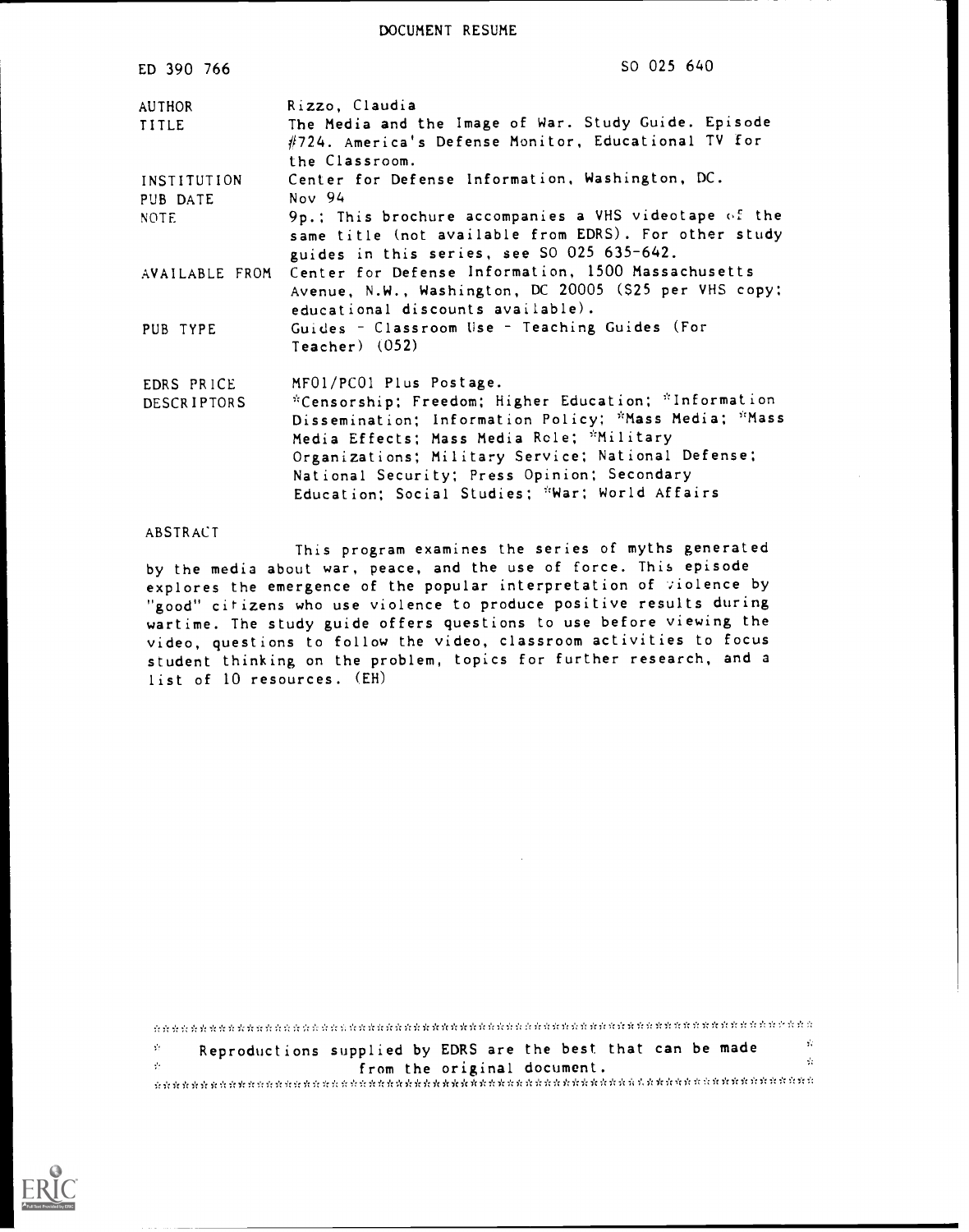NATURE SER

# **AMERICA'S** DEFENSE **MONITOR**

**Educational TV for the Classroom** 

**STUDY GUIDE FOR** 

THE MEDIA AND THE **IMAGE OF WAR** PERMISSION TO REPHODUCE THIS

MATERIAL HAS BEEN GRANTED BY

n lack weak

TO THE EDUCATIONAL RESOURCES INFORMATION CENTER (ERIC) Produced by the Center for Defense Information

EDUCATIONAL RESOURCES INFORMATIO **CENTER (ERIC)** 

this document has been reproduced as received from the person of in ganization originating it C). Minor changes have been made to

improve reproduction quality

للمحادث المتعاد متملونات

**ERI** 

**BEST COPY AVAILABLE** 

 $\overline{2}$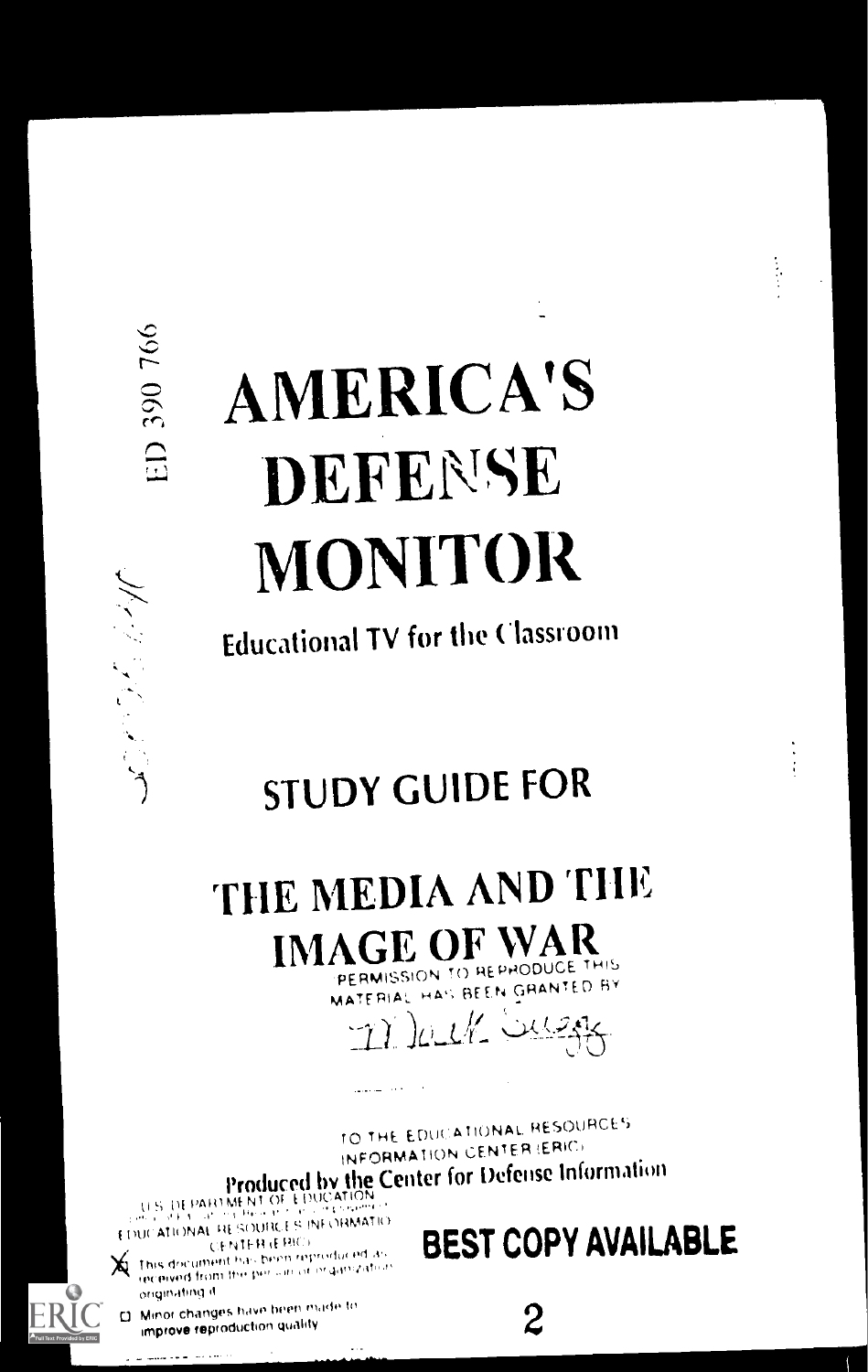## THE MEDIA AND IMAGES OF WAR

sler i de statistike en de statistike en de statistike en de statistike en de statistike en de statistike en d<br>Statistike en de statistike en de statistike en de statistike en de statistike en de statistike en de statistik

Do violent images provoke real violence - or is it the other way around? Movies and television have helped transmit from generation to generation a series of myths about war, peace, and the use of force. The impact of such values are explored in this thoughtprovoking episode of America's Defense Monitor. Featured are Richard Slotkin, author of Gunfighter Nation and David Considine, an outspoken leader in the media literacy movement. This 30-minute video can enhance a unit on the media, military nistory, or the influence of violent images on human psychology.

The popular interpretation of America's history "celebrates" the westward movement of the frontier through war and conquest. Films and television programs about war and the frontier perpetuate the myth that war and violence are the American way to achieve progress. Post-World War II Americans, who grew up with film and television, developed the expectation that the cavalry, western lawmen, and combat heroes always "win". Violence by "good" Americans was always portrayed as producing positive results. This biased view of America's past falsely mythologizes the "man with the gun" as <sup>a</sup> representative, admirable American.

Because wars are significant events in the American

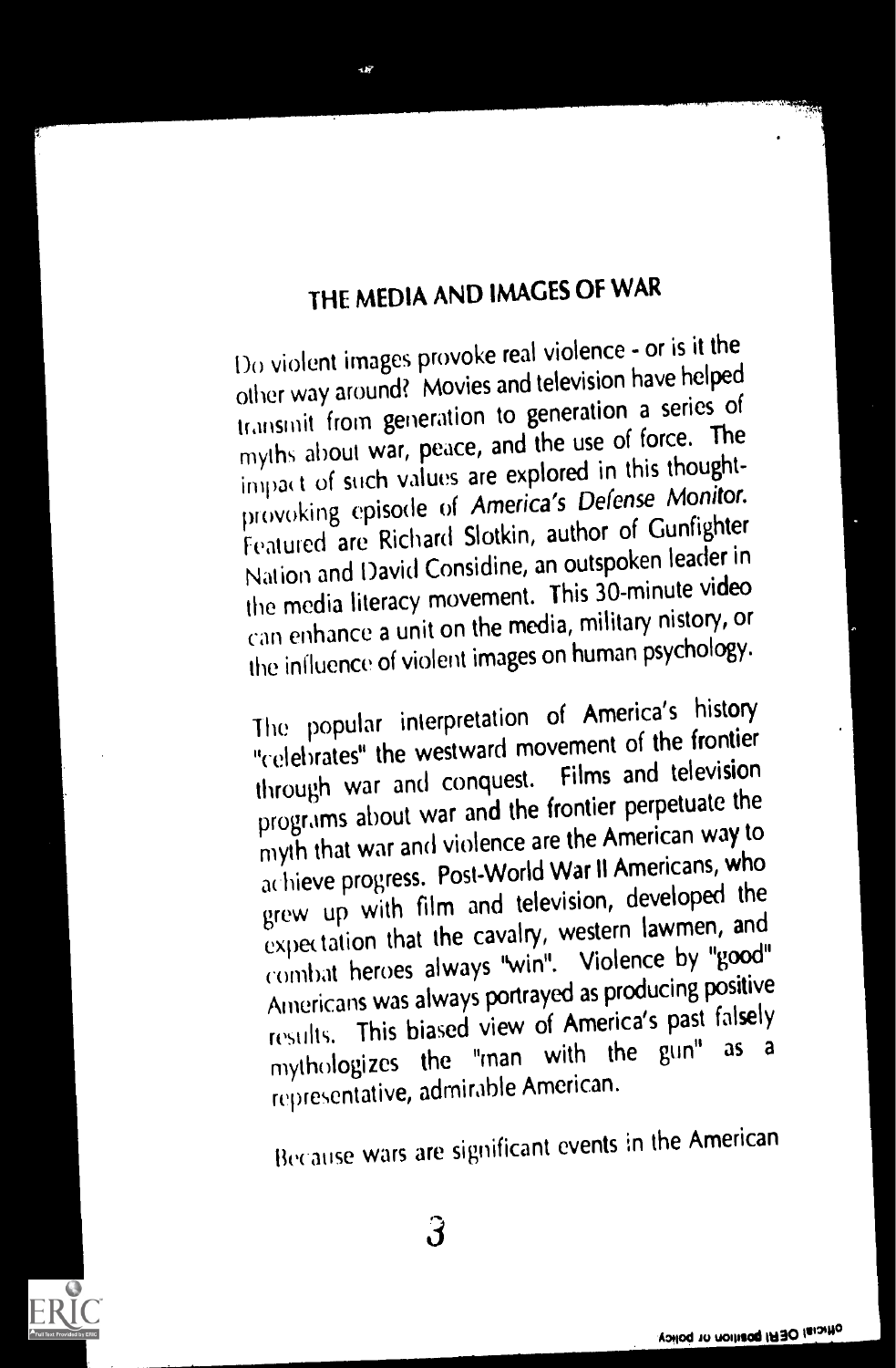experience, how the public perceives war is critical. We have been so heavily bombaided with images depicting war as a positive part of our history that we no longer see war for the horror it is. Americans love to watch television and movie wars; but the myth that war is exciting, glamorous, clean - and only lasts two hours - tends to increase our acceptance of war. In war, acts of bravery are common and often essential to victory. But glorifying heroism and presenting war as "good" and "constructive" events that contribute to America's past and present greatness distoits our history and jeopardizes our future.

# DISCUSSION QUESTIONS BEI ORE VIEWING

1) What words and images do you think of when you think of war and combat? Why do you think you think of these images?

2) What do you think the media's influence on the public is? The public's influence on the media?

3) When you view films, how do you diaw conclusions from the images portrayed?

4) How have the movies you have seen depicted war?

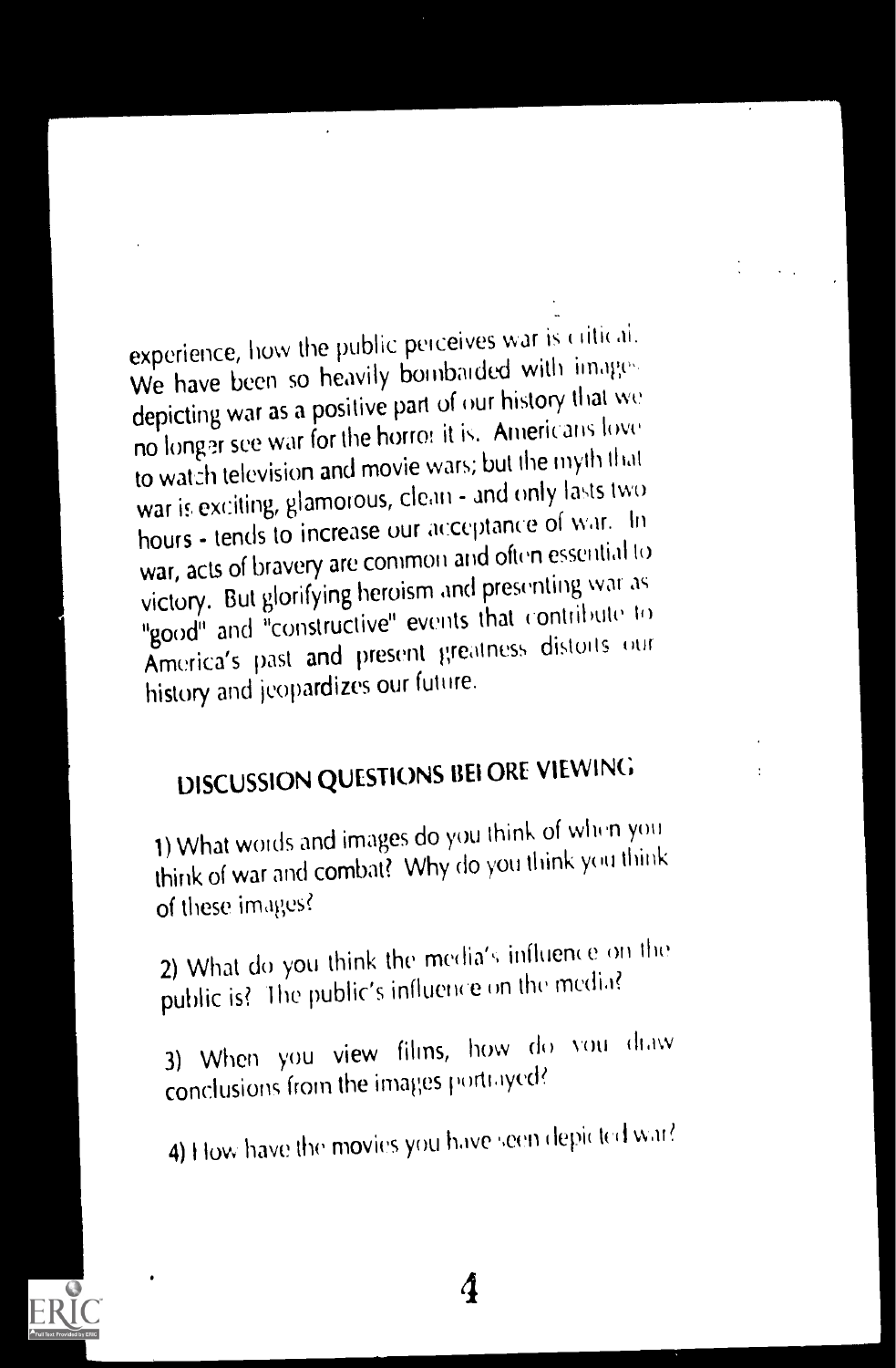# DISCUSSION QUESTIONS AFTER VIEWING

(Note: It may be useful to give students these questions before they see the video so that they will be more prepared for discussion afterwards.)

) What are some images and ideas that stand out in your mind from the film?

2) How would you describe the perspective that this film nts?

 $3)$  What is the influence of Hollywood and TV on the public's perception of the military? Will the fewer numbers of Americans with direct experience in combat effect how we perceive military images?

4) What images of war are predominant in the media? t Live these images shaped our expectations of what should Iv done in national and international policies? What do you think (he influence is on policy makers?

5) What are the plots of some war movies you have seen and do they fit the models described in the film? Think al with the main characters - what role does the hero usually Like on?

6) What impact does the "Myth of the Frontier" have on American tradifion? From what historical trends have these images of war come?

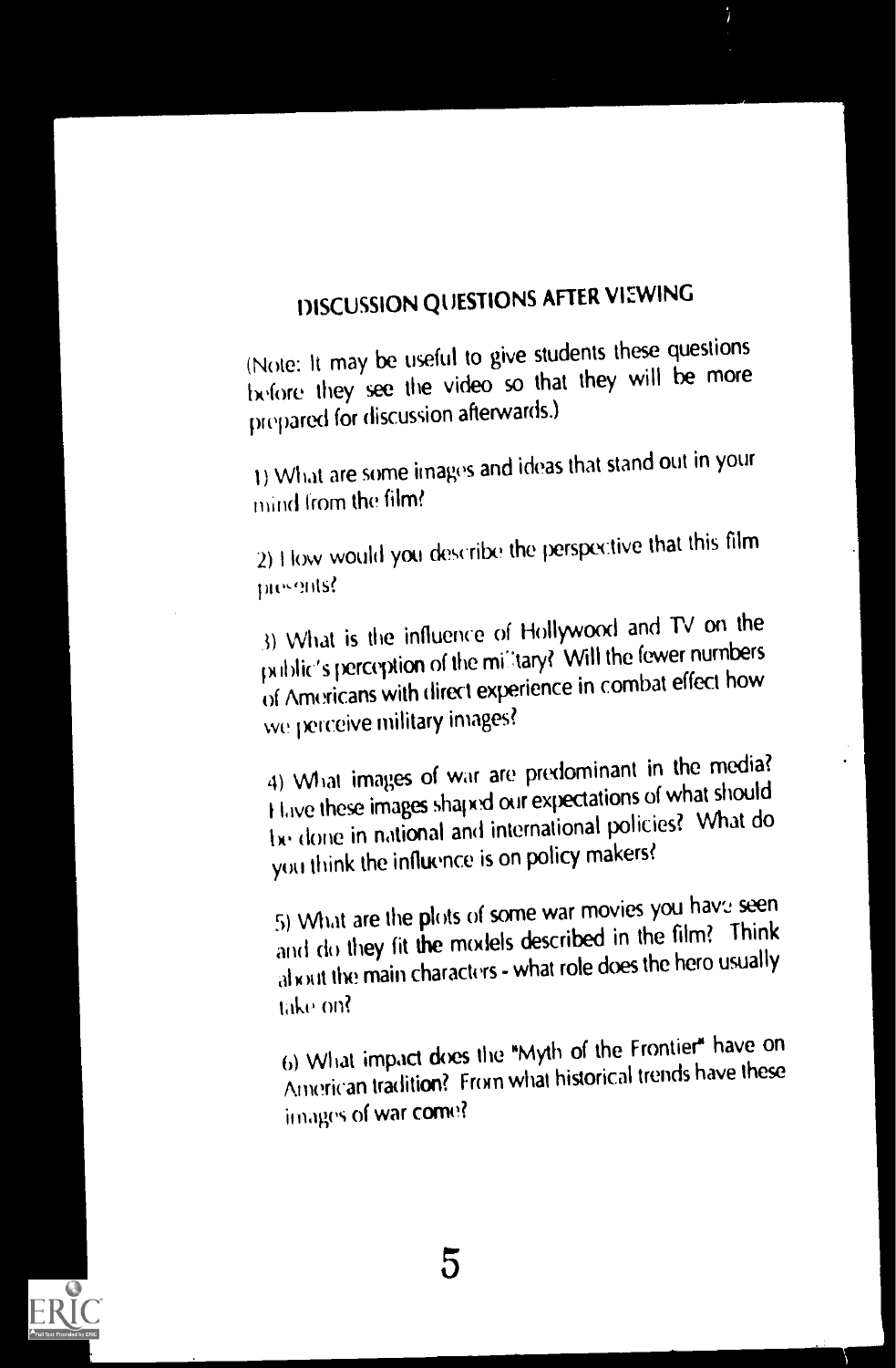# TOPICS FOR ESSAYS AND FURTHER RESEARCH

1) Have students either watch a war movie or read a novel that involves descriptions of war to analyze it. How is war portrayed? Do they think this depiction is realistic? Students can then compile their different analyses in class and discuss.

2) According to Dr. David Considine, "One element of the military myth is the notion that there's no such thing as a bad war and that somehow in the American case, God is always on our side. Part of this, of course, extends back to manifest destiny and to the notion that somehow it was inevitable that the white European Christian would move westward across the United States, trampling the frontier and the original settlers in his path." Discuss usir g examples from recent films or other media sources.

# CLASSROOM ACTIVITIES

Brainstomme in a list of war movies which<br>Ask students to brainstorm a list of war movie and ask they have seen. Then go through each movie and ask students to quickly state the images given in the film with a few words or sentences. Compile the results for each movie on the blackboard. Then discuss these results - what are the predominant images that are popularized by the movies students have seen? This could lead to a discussion of the possible impact of these images.



 $\sim$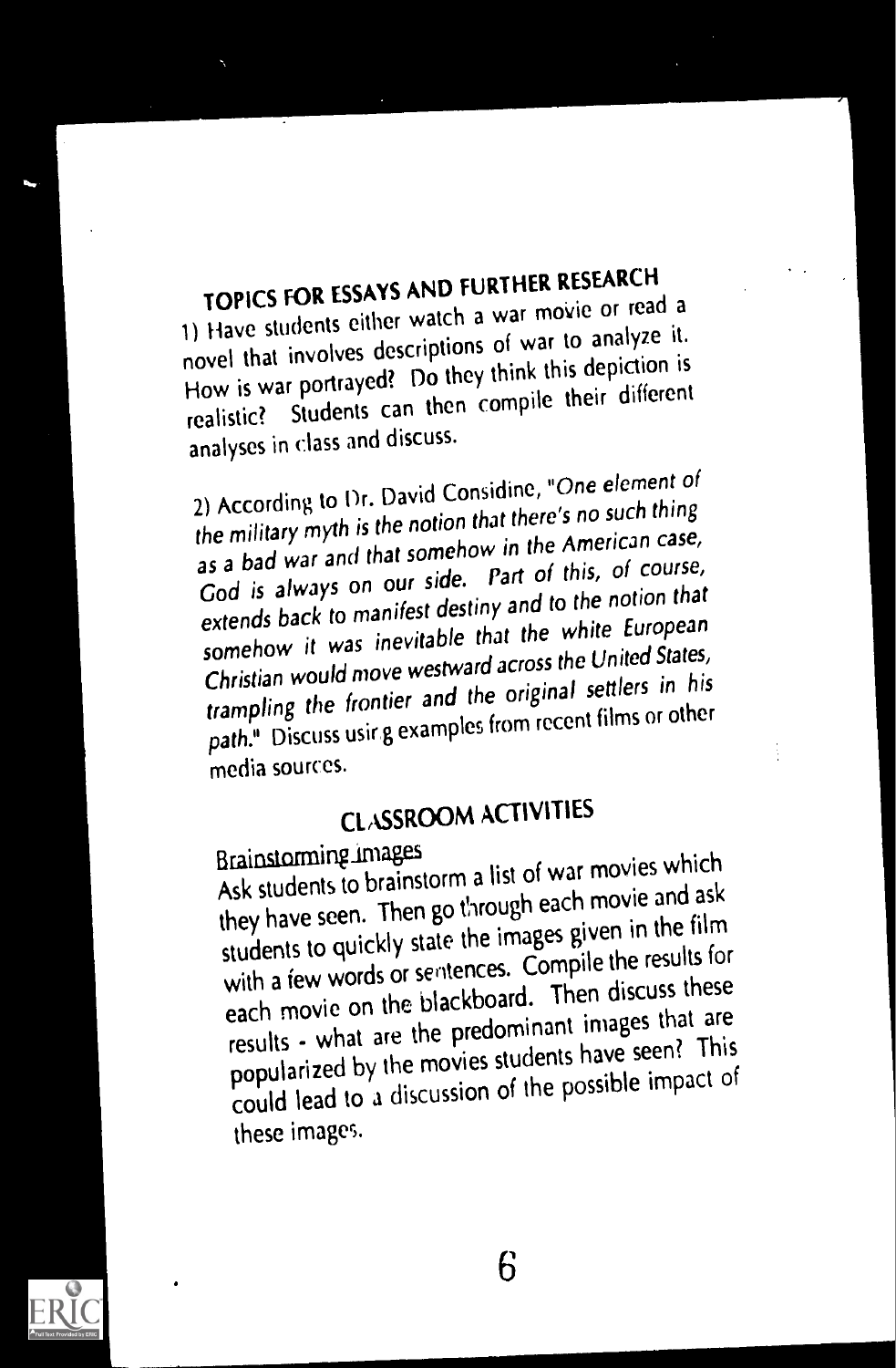An Images of War Bulletin Board

Have students look for images or articles portraying war in various printed media. (For example, they could find articles on present conflicts in the news or descri<sub>f</sub>. itons of recent movies in entertainment guides.) Students -hould then cut these out and bring them to class to be unto a classroom bulletin board. Discuss the images they found. How is armed conflict presented in the media they found? Do certain sources present it in a different manner than others? Are there certain ideas or images that are frequently found? This bulletin board can be an on-going class project.

### **RESOURCES**

Basinger, Jeanine. The World War ILCombat Film: Anatomy\_of. a Genre. New York: Columbia University Press, 1986.

"Global News After the Cold War" in Media Studies Journal, Fall 1993. The Freedom Forum Media Studies Center, Columbia University, New York.

"The Media and Images of War." The Defense Monitor Vol. XXIII, Number 4. Washington, D.C.: Center for Defense Information. (8-page publication explores the same issues as the video.)

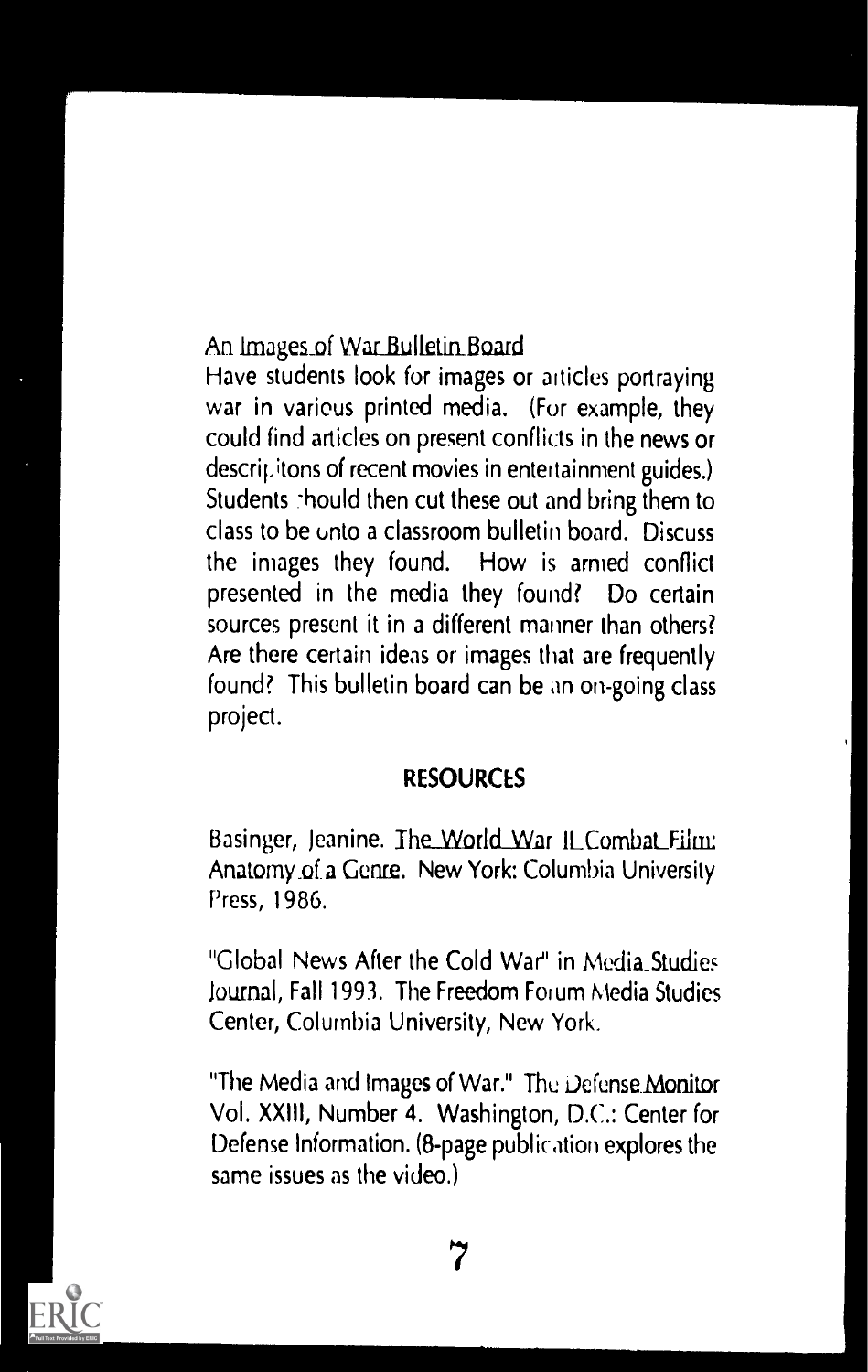"The Media and the Iraq War." America's Defense Episode #520: Center for Defense Monitor. Information. (30-minute video)

Regan, Patrick. "War Toys, War Movies, and the Militarization of the United States, 1900-85" in Journal of Peace Research, Vol. 31, No. 1, February 1994. Oslo: International Peace Research Institute: Sage Publications.

Slotkin, Richard. Gunfighter Nation: The Myth of the Frontier in 20th Century America. New York: Atheneum, 1992.

Smith, Julian. Looking Away: Hollywood and Vietnam. 1975.

"War Through the Eyes of Artists." America's Defense Episode #603: Center for Defense Monitor. Information. (30-minute video)

Wetta, Frank J. and Stephen J. Curley. Celluloid Wars: A Guide to Film and the American Experience of War. New York: Greenway Press, 1992.

Yamolinsky, Adam. The Military Establishment: Its Impact on American Society. New York: Harper and Row.